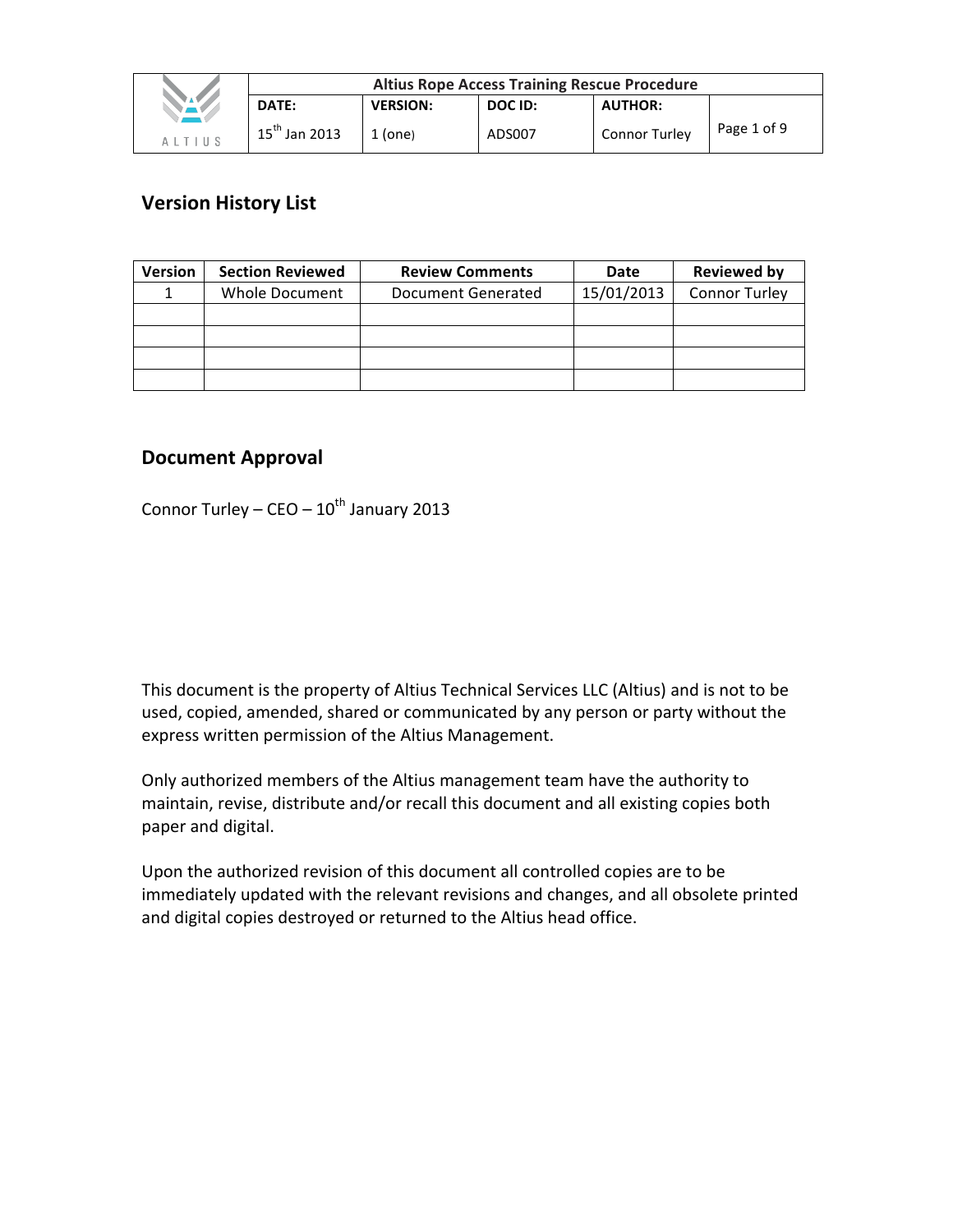

# **Index to Contents**

- **1.0 Purpose**
- **2.0 Scope**
- **3.0 Responsibilities**
- **4.0 Requirements**
- **5.0 Rescue from Step Ladders**
- **6.0 Rescue from Ground (Rig for Rescue)**
- **7.0 Rescue from Ropes (Snatch Rescues)**
- **7.1 Rescue of Casualty from Descending Device**
- **7.2 Rescue of Casualty from Ascending Device**
- **8.0 Other Rope Access Rescues**
- **9.0 Suspension Intolerance (formerly known as Suspension Trauma)**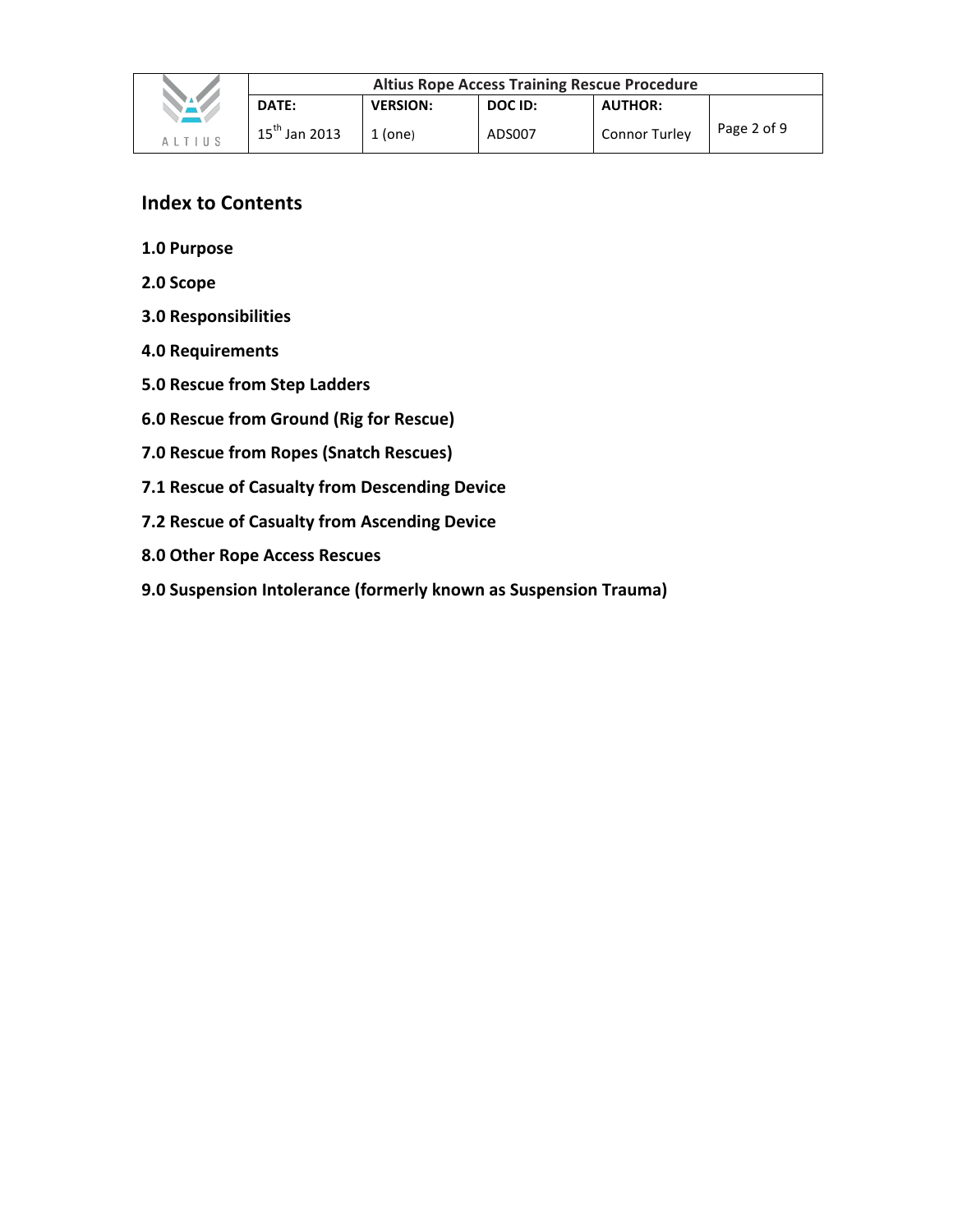|                                         | <b>Altius Rope Access Training Rescue Procedure</b> |                 |         |                      |             |
|-----------------------------------------|-----------------------------------------------------|-----------------|---------|----------------------|-------------|
|                                         | DATE:                                               | <b>VERSION:</b> | DOC ID: | <b>AUTHOR:</b>       |             |
| $A$ $\perp$ $T$ $\perp$ $\parallel$ $S$ | $15^{th}$ Jan 2013                                  | $1$ (one)       | ADS007  | <b>Connor Turley</b> | Page 3 of 9 |

## **1.0 PURPOSE**

1.1 This procedure outlines the rescues systems approved by Altius Technical Services (Altius) in line with IRATA regulations and guidelines for the retrieval of personnel involved in industrial rope access training.

# **2.0 SCOPE**

2.1 This document aims to identify the possible rescue methods for the situations likely to be found in the rope access training school. With high levels of supervision it is considered to be a controlled environment, and therefore will help to limit the likely rescue scenarios. However, this not intended as an exhaustive guide. The appointed trainer must ensure that the rescue systems and rescue provisions are adequate prior to any rope access training being carried out.

2.2 The appointed trainer must ensure that the most appropriate rescue systems are in place at all times prior to training commencing. All trainees shall be briefed on the rescue systems to be implemented.

#### **3.0 RESPONSIBILITIES**

3.1 Altius management is responsible for the provision of a safe and healthy workplace for its employees and therefore must ensure that employees are properly trained, know and understand Altius' work methods and procedures. Management will support personnel in their administration of safety activities at the workplace. Personnel will report all incidents to Altius Management. All incidents will be reported in accordance with the incident management systems.

3.2 The Technical Director is responsible for appointing competent personnel as Trainers and Assistant Trainers. The Technical Director is also responsible for ensuring that rescue systems are planned, used and reviewed.

3.3 The Lead Trainer is responsible for ensuring the implementation of rescue procedures and recording all practice and demonstration rescues. They must ensure that all personnel are aware of the rescue systems in place and know the location of rescue equipment. The Trainer must hold a valid first aid certificate and is responsible for ensuring the rescue equipment is complete prior to training and a first aid kit is available.

## **4.0 REQUIREMENTS**

4.1 The maximum trainer to trainee ratio will be 6:1. If there are more than 6 trainees on a course, an Assistant Trainer will be employed. The maximum number of trainees during an assessment can be 8.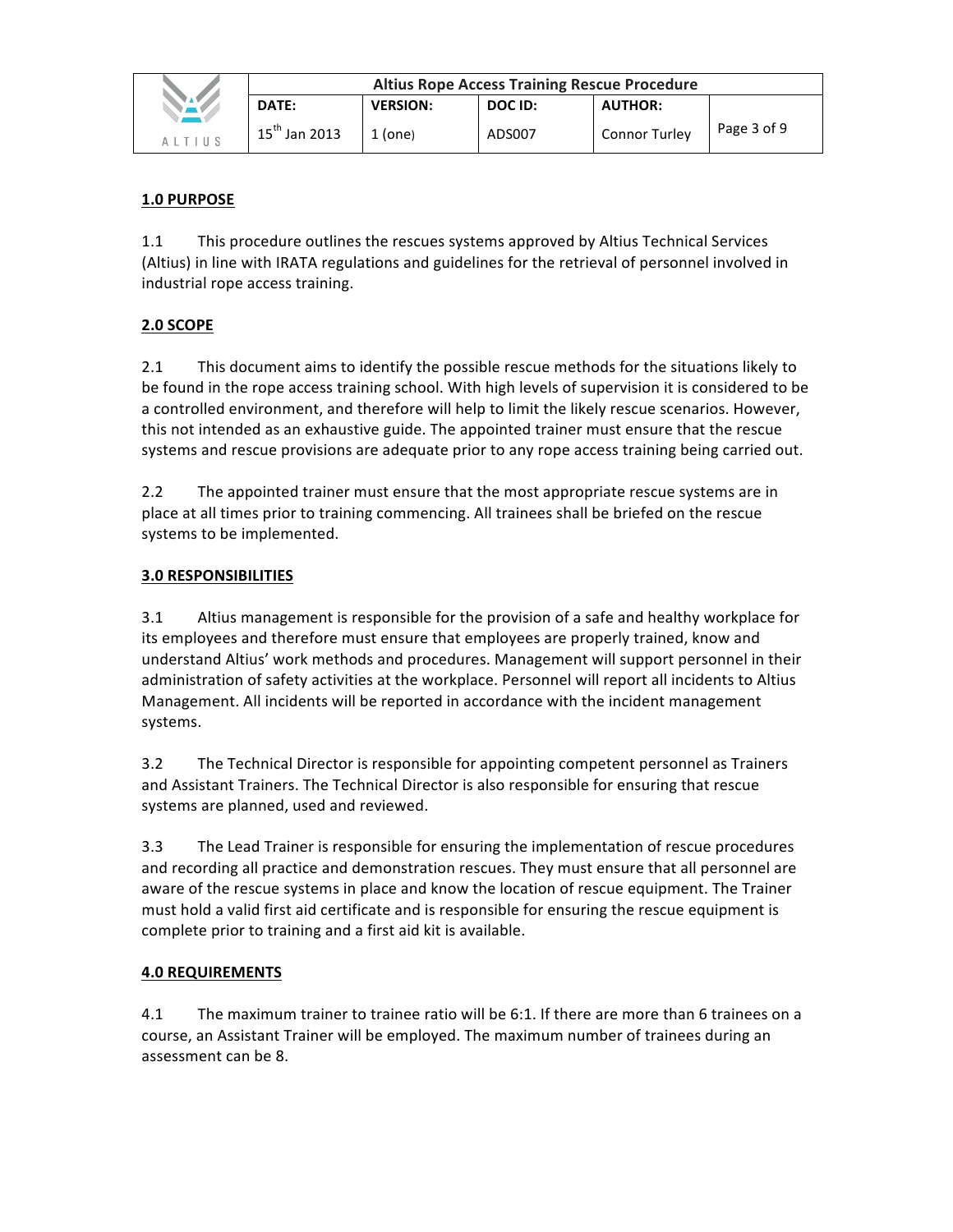|                | <b>Altius Rope Access Training Rescue Procedure</b> |                 |         |                      |             |
|----------------|-----------------------------------------------------|-----------------|---------|----------------------|-------------|
|                | DATE:                                               | <b>VERSION:</b> | DOC ID: | <b>AUTHOR:</b>       |             |
| $A$   T   II S | $15^{th}$ Jan 2013                                  | 1 (one)         | ADS007  | <b>Connor Turley</b> | Page 4 of 9 |

4.2 The rescue systems must be pre-assembled or readily assembled when needed, prior to training commencing.

4.3 The rescue system will prioritise safety, speed and simplicity. The best method of rescue for the different situations within the training center will be decided before training commences.

4.4 The person to be rescued should be assessed as soon as reasonably practicable for the extent of their injuries and the condition should be relayed to the emergency services, if needed, as soon as possible. The trainer should administer any required first aid until the emergency services arrive on site.

4.5 Where possible a rescue should be conducted without the need for the trainer to go on to the ropes themself. I.e. on to an existing permanent structure, or mobile structure (e.g. step ladder or scaffold tower).

4.6 The second preference for rescue should be that the ropes are pre-rigged for rescue, allowing the trainer or other trained operative to simply lower the casualty to the ground.

4.7 As a last resort, the casualties ropes, or a separate set of ropes can be used to retrieve them. This requires the trainer to climb the ropes and carry out one of a variety of possible rope access rescues, for which he is trained. In this case, consideration should always be given to the effects of 2 person loads on rope access equipment normally rated for single person use. Additional friction karabiners should always be used with descending devices.

4.8 In the event of a rescue, the trainer should also consider the safety of the other trainees. If it is safe to do so, the trainer should instruct all other trainees to descend quickly and calmly.

4.9 Consideration should be given to the mechanical advantage being used in any rescue pulley systems and the resultant loads placed on the anchors and other components in the system.

4.10 It will be normal practice to ensure there is a back-up system in place in case a haul system fails. The back-up system should be independently anchored from the haul system. Where this is not possible the casualties' ropes may be used for a back-up line with the back-up device at the point of the rescuer which will ensure there is no slack in the system which could shock load the system in the event of a fall.

4.11 The rescuer should consider casualty management and keep the casualty as comfortable as possible. If the casualty is unconscious they must be kept upright. This can be achieved by placing a karabiner through their chest harness and attaching to their rope or suitable attachment point. Constant reassurance when necessary must be given to the casualty to prevent any panic or stress which may complicate the rescue.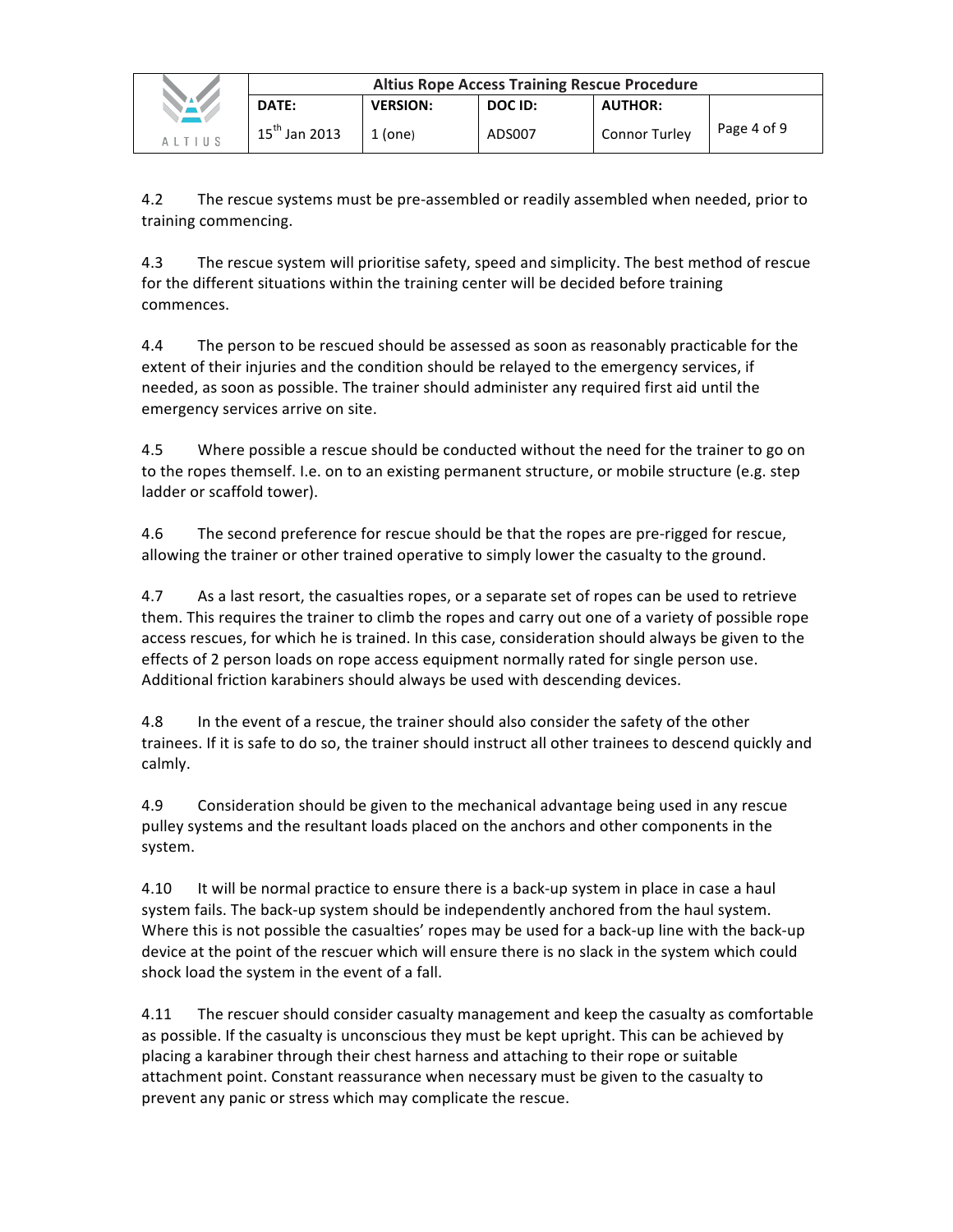|                                         | <b>Altius Rope Access Training Rescue Procedure</b> |                 |         |                |             |  |
|-----------------------------------------|-----------------------------------------------------|-----------------|---------|----------------|-------------|--|
| NAV.                                    | DATE:                                               | <b>VERSION:</b> | DOC ID: | <b>AUTHOR:</b> |             |  |
| $A$ $\perp$ $T$ $\perp$ $\parallel$ $S$ | $15^{th}$ Jan 2013                                  | $1$ (one)       | ADS007  | Connor Turley  | Page 5 of 9 |  |

4.12 The rescue plans shall be discussed the course induction and recorded on Tool Box Talk Safety Sheet - ADS009.

# **5.0 RESCUES FROM MOBILE LADDERS/PLATFORMS**

5.1 This is the safest and quickest form of rescue and should be used wherever it is reasonably practicable. The height of the mobile ladder/platform in relation to the roof of the training center should be taken in to consideration.

5.2 On deciding that a rescue is necessary, the level 3 trainer will move the wheeled step ladder or mobile work platform over to underneath the rescuee. The rescuee will, if they are able, step on to the ladder or platform and hold the handrail, thus removing themselves from suspension on the ropes. The rescuee or the trainer will remove the casualties' devices from the ropes, and then the trainer will assist the rescuee down the steps, to ground level.

5.3 Once the rescuee is on the ground they should be made as comfortable as possible. If needed the first aider should treat any injuries according to their priority whilst waiting for emergency services to arrive if they have been alerted.

# **6.0 RESCUES FROM GROUND (RIG FOR RESCUE)**

6.1 This is a safe, fast and simple way to carry out a rescue. It is advisable for the trainer to have this system in place when trainees are on the ropes for the very first time or if they are unfamiliar with rope access equipment and manoeuvres. It is also advisable to have this system in place in any area which cannot be reached by step ladders or mobile platforms.

6.2 The ropes will be re-directed at roof level and attached to releasable lowering devices situated so that they can be operated safely from the ground or from an enclosed platform. The trainer will lower the casualty smoothly and gently to the ground. The trainer may ask for assistance from other trainees in operating the lowering devices and receiving the casualty on to the ground. Trainees already holding a valid IRATA qualification will be selected preferably.

6.3 Once the rescuee is on the ground they should be made as comfortable as possible. If needed the first aider should treat any injuries according to their priority whilst waiting for emergency services to arrive if they have been alerted.

# **7.0 RESCUES FROM ROPES (SNATCH RESCUES)**

7.0.1 This method of rescue should be considered if the previously described methods are unfeasible.

7.0.2 To lower the rescuee with the rescuer they will be on their ascending or descending equipment with a straight drop below them to the landing area. The rescue will be performed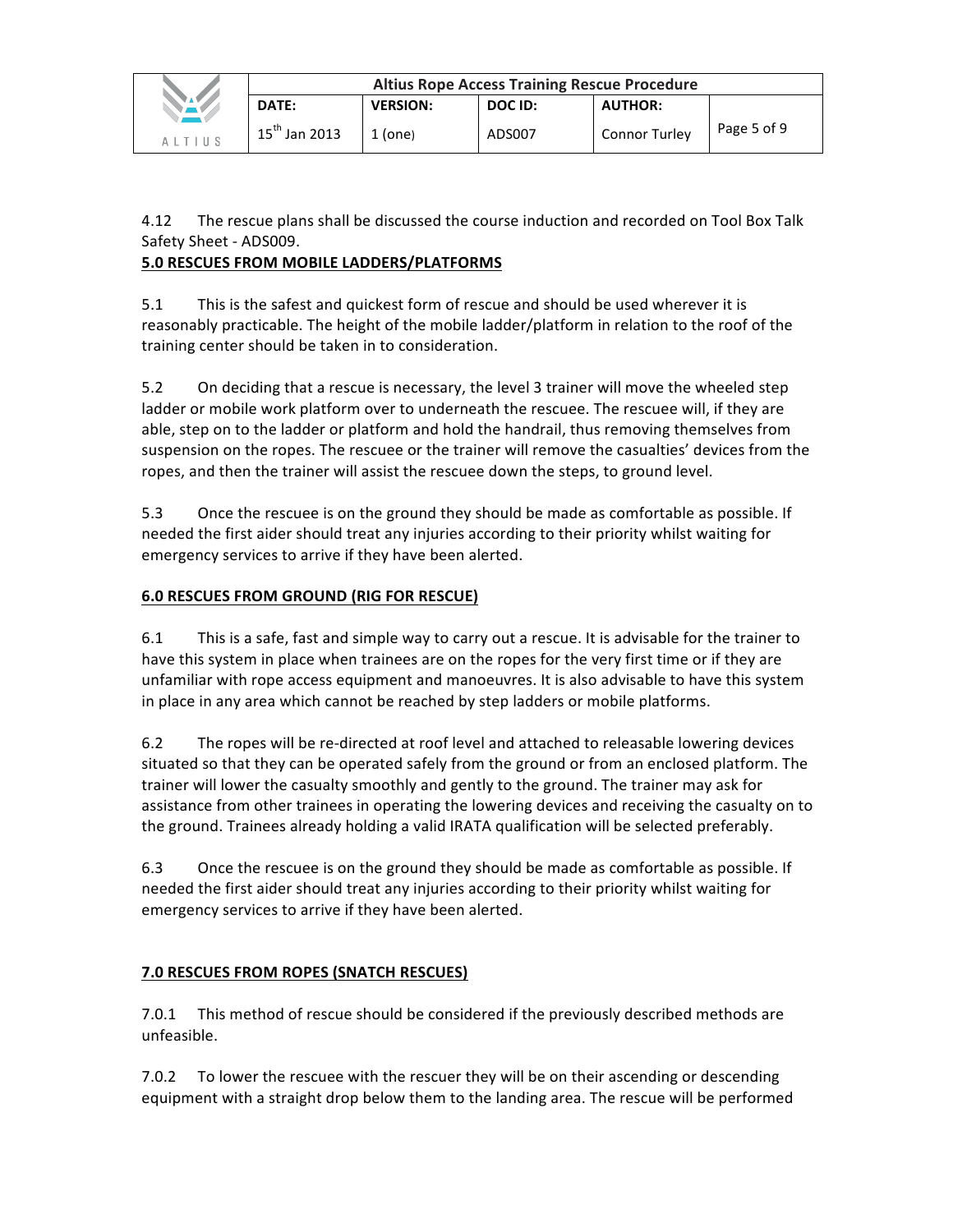|                  | <b>Altius Rope Access Training Rescue Procedure</b> |                 |         |                      |             |
|------------------|-----------------------------------------------------|-----------------|---------|----------------------|-------------|
| $\sum_{\lambda}$ | DATE:                                               | <b>VERSION:</b> | DOC ID: | <b>AUTHOR:</b>       |             |
| AITIIS           | $15^{th}$ Jan 2013                                  | $1$ (one)       | ADS007  | <b>Connor Turley</b> | Page 6 of 9 |

by accessing the casualty from either above or below. If the situation allows the rescuer should be on an independent rope system. Where this is not practical the rescuer will use the casualties' back-up rope as his working rope and the casualties working line as his back-up. The rescuer will pass the rescuee and perform the rescue from slightly above the rescuee and change into their descending gear.

## **7.1 RESCUING CASUALTY FROM DESCENDING DEVICE**

## 7.1.1

- a. Ascend up ropes to rescuee, using their working rope as your back up rope (ensure correct lanyard is fitted to towable back-up devices! e.g. Absorbica pack for ASAP). The rescuee's back-up rope becomes your main working rope. Climb ropes until you are level with the rescuee.
- b. Place a second back-up device above the rescuee and then remove your original one. Connect spare cow's tail in to casualty's' D-Ring. Ascend slightly above the casualty and change into your descending device leaving enough room to connect a "Short Link" attachment from the rescuee's sternal D-Ring to the rescuer's descending device Karabiner. Check all attachments.
- c. Operate the casualties descending device until their weight is on the "Short Link", then release the rope from their descending device. Once done, check connections again and then you are free to remove the rescuee's back-up device.
- d. Place an extra "Friction Karabiner" on your ventral D-ring, running the main control rope through it then locking it. Descend an inch or two to test the weight and friction involved holding control rope above the friction karabiner.
- e. Once you are satisfied the system is safe, begin descent using control rope again with friction karabiner for controlling your descent, given the two person load on the equipment. Once at floor level release yourself from the system and seek medical assistance as per rescuee's requirements.

## **7.2 RESCUING CASUALTY FROM ASCENDING DEVICE**

## 7.2.1

a. Ascend up ropes to rescuee, using their working rope as your back up rope (ensure correct lanyard is fitted to trailing back-up devices e.g. Absorbica L57 pack for ASAP). The rescuee's back-up rope becomes your main working rope. Climb ropes until you are level with the rescuee.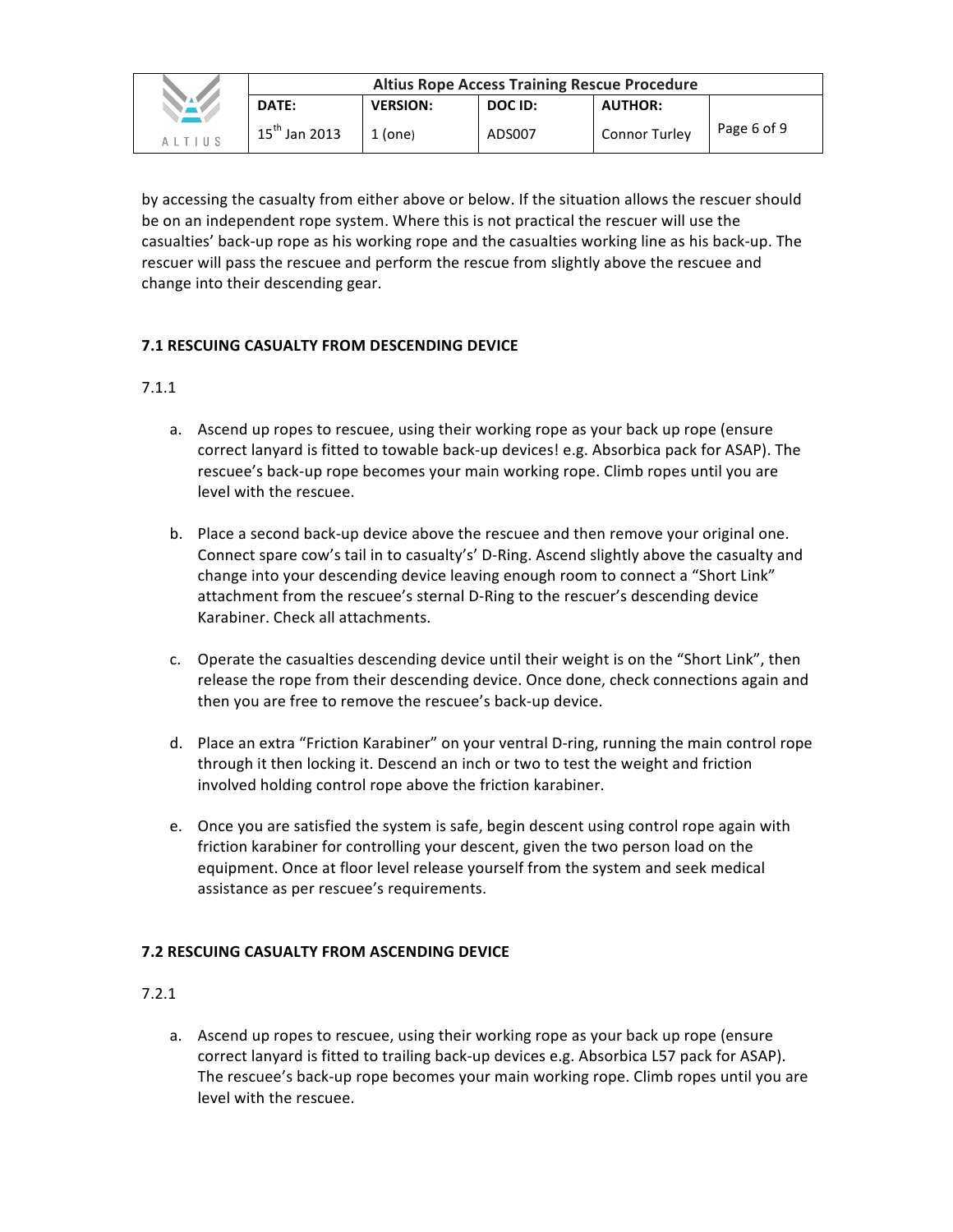|                     | <b>Altius Rope Access Training Rescue Procedure</b> |                 |         |                |             |
|---------------------|-----------------------------------------------------|-----------------|---------|----------------|-------------|
|                     | DATE:                                               | <b>VERSION:</b> | DOC ID: | <b>AUTHOR:</b> |             |
| $\Delta$   T   II S | $15^{th}$ Jan 2013                                  | $1$ (one)       | ADS007  | Connor Turley  | Page 7 of 9 |

b. Remove back-up device below the casualty placing it above them on the same rope. Once done, check connections and then you are free to remove the casualties' back-up device. Climb slightly above the casualty and changeover into descending device. Abseil towards the casualty and lock descending device off, leaving enough room to connect a "Short Link" attachment from the casualties D-Ring to the rescuer's descending device karabiner. Check all attachments. Remove the casualties' foot loop and cows-tail from their hand ascender. Placing karabiner on the end of the detached foot loop, attach it to the maillon rapide below the casualties' chest ascender or sterna D-Ring, if available. Above the casualty thread the foot loop through the karabiner/pulley (if available) on casualties hand ascender. Standing up in the foot loop and lifting the casualty at the same time, gripping the harness webbing around the ventral area, aiding extra lifting purchase. You should now be able to release the casualties' chest ascender from their main rope. Take extreme care lower the casualty down on to the "Short Link" by raising your foot, carefully controlling the rate of descent. The casualties position will change making them rotate back slightly, to make them more comfortable and easier to manage as an unconscious casualty, attach a karabiner to the chest/Sternal D-Ring of the casualty. Then attach it to a suitable point on your system. Place an extra 'friction karabiner' on your ventral D-Ring, running the main control rope through it and locking it. Begin descent holding control rope above the friction karabiner, slowing down your descent, given the two person load on the equipment. Once at floor level release yourself from the system and seek medical assistance as per casualties' requirements.

# **8.0 OTHER ROPE ACCESS RESCUES**

8.0.1 If the casualty is unreachable by any of the previously described methods, e.g. they are on a bolted aid climb, and out of reach of the step ladder or a pre-rigged set of ropes, another type of rope access rescue may be necessary.

8.0.2 In most cases the trainer will utilise the rope and hardware in the rescue bag to rig up a new set of ropes next to the casualty. The trainer can then perform a snatch rescue similar to that described above, on to the new set of ropes, and proceed carefully down to the ground with the casualty.

8.0.3 There is almost unlimited scope for variation, and it is not possible to describe every possible scenario here. All main trainers will hold as a minimum an IRATA L3 qualification, and should therefore have the repertoire of skills needed to rescue a casualty from any possible situation that might be found in the training school, using rope access methods. If the procedures outlined above are followed, the need for a rescue that requires the trainer to climb any ropes will be minimised.

## **9.0 SUSPENSION INTOLERANCE (formally known as Suspension Trauma)**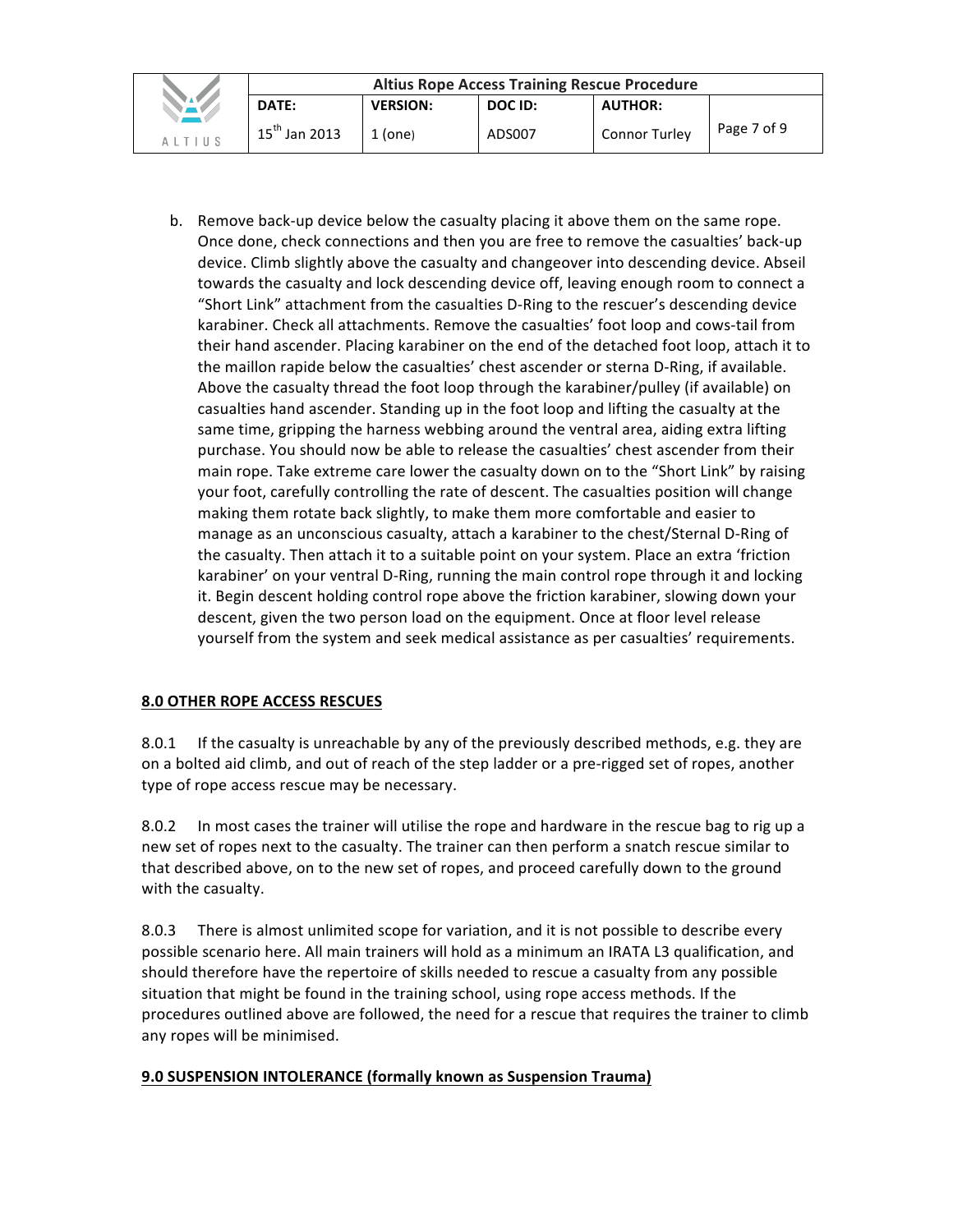|                                         | <b>Altius Rope Access Training Rescue Procedure</b> |                 |         |                      |             |
|-----------------------------------------|-----------------------------------------------------|-----------------|---------|----------------------|-------------|
| NAV.                                    | DATE:                                               | <b>VERSION:</b> | DOC ID: | <b>AUTHOR:</b>       |             |
| $A$ $\perp$ $T$ $\perp$ $\parallel$ $S$ | $15^{th}$ Jan 2013                                  | $1$ (one)       | ADS007  | <b>Connor Turley</b> | Page 8 of 9 |

9.0.1 Suspension Intolerance is a condition in which a suspended person, e.g. in a harness, can experience certain unpleasant symptoms, which can lead to unconsciousness and eventually death. The reason for this is that the body is not tolerant of being in an upright position and motionless at the same time. Persons likely to be affected are those who are suspended in a generally upright position and who are motionless, for example, when seriously injured or unconscious, or when fastened vertically in a stretcher. NOTE Suspension intolerance is also currently known by several other names, which include suspension trauma, orthostatic intolerance and harness-induced pathology.

9.0.2 The condition has been suspected in cases of mountain climbers who fell and were then suspended for up to several hours. Some of these climbers died after rescue up to eleven days after their fall, for reasons that have been postulated by medical professionals as being due to suspension intolerance. There have also been instances of cave explorers becoming stuck on their ropes and who have died either while still on them or not long after being rescued. The reason for some of these deaths was again attributed to suspension intolerance. Some of the symptoms have been experienced by rescues feigning unconsciousness in rescue training scenarios. The condition has been produced under experimental circumstances in persons who were suspended in a harness in a general upright position and who were motionless. In these clinical trials, where the test subjects were told not to move, most experienced many of the effects of suspension intolerance, some including loss of consciousness, in just a few minutes, in just a few minutes. Others managed for longer before reporting symptoms. A similar situation might arise in a worker who falls into suspension and is not moving, e.g. due to being exhausted, badly injured or unconscious.

9.0.3 Muscular action in moving the legs normally assists the return against gravity of blood in the veins back to the heart. When the body is motionless, these "muscle pumps" do not operate and if the person is in an upright position, an excess of blood pools in the veins of the legs, which are capable of a large expansion and, therefore, have considerable capacity. The excess of blood in the veins is known as Venous Pooling. The retention of blood in the venous system reduces the circulating blood volume and causes a disturbance of the circulatory system. This can lead to a critical reduction of blood supply to the brain and symptoms which include a feeling by the person that they are about to faint, nausea, breathlessness, disrupted vision, paleness, giddiness, localized pain, numbness, hot flushes, initially an increase in pulse and blood pressure and then a decrease in blood pressure below normal. The symptoms are known as pre-syncope and, if the condition is allowed to develop unchecked, can lead to unconsciousness (fainting) – when it is known as syncope – and eventually death. It is possible that other organs critically dependant on a good supply, such as the kidneys, could also suffer damage, with potentially serious consequences. It seems that even the fittest person may not be immune to the effects of suspension intolerance.

9.0.5 Normal movement of the legs (e.g. when ascending, descending or working while suspended) will activate the muscles, which should minimize the risk of excessive venous pooling and the onset of pre-syncope. It is recommended that harness leg-loops are wide and well-padded, as this should help to spread the load and reduce possible restrictions to blood-